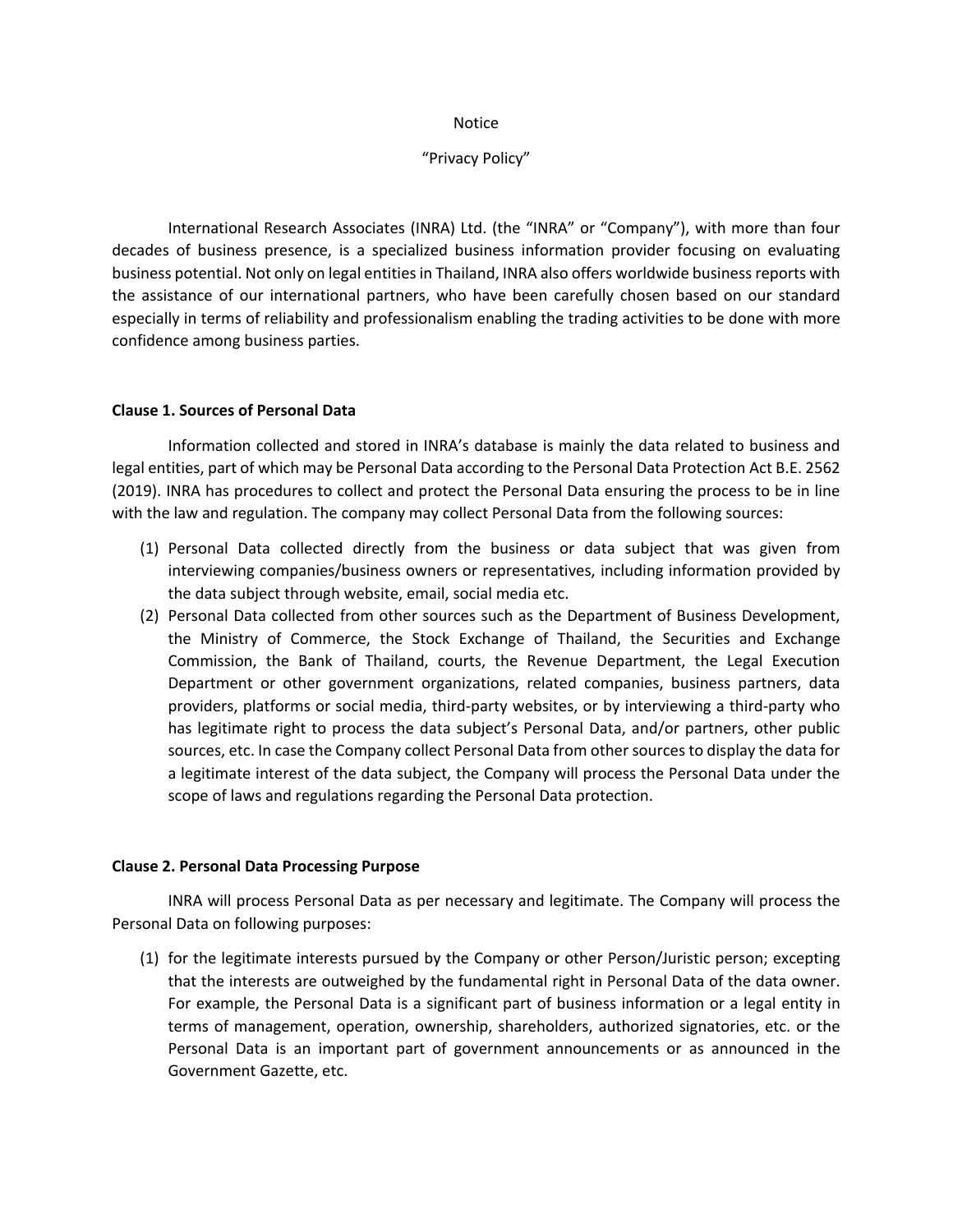- (2) for serving and facilitating the usage of services of the data subject via both online and /or offline channels, as well as for entering into a contract or legal bounding between the Company and the data subject as a partner, client, user, or service receiver.
- (3) for complying with relevant laws, regulations, rules, guidelines, including orders of courts, or government organizations with which the company is required to comply, or in other cases specified by laws.
- (4) for security and legitimate interest of the Company such as recording via CCTV of photos, images, motion pictures, videos, voices to safeguard the venue, property, employees, and visitors, and/or for legitimate interest of the Company in other cases such as telephone recording during contact with the Company, collecting business cards, name cards, and/or photocopy of identification card of a person visiting, attending meetings, training, seminars, applying as candidate for job application, and other activities of the company for the purpose of identifying the person or serving as a supporting document that benefits the person him/herself, visitors, users, and/or service receivers.

## **Clause 3. Personal Data Usage and Disclosure Policy**

The Company shall use and disclose Personal Data for the purposes specified in this Announcement and would disclose the Personal Data only as necessary. The company will process to notice the data recipients to acknowledge and protect the Personal Data as according to specified purposes and not to use and process the Personal Data for any purposes other than the ones specified in this Announcement. The recipients may be persons and/or entities as follows:

- (1) employees and contractors who necessarily require accessing the data to provide and/or support services, business operations, and company's obligations, including service providers who process the Personal Data on behalf of the Company or support the Company's operations either in Thailand or overseas.
- (2) customers, business partners or users of the service who have legitimate right to access the Personal Data because the data is a significant part of legal entities/business information, or that the data subject has given a consent or in other cases permitted by laws.
- (3) lawyers and/or the Company's consultants, jurisdictional courts, government organization or other entities who have legitimate authority to ask for the Personal Data disclosure.
- (4) third parties to whom the data subject requests the Company to disclose the Personal Data.

# **Clause 4. Disclosure or Transfer of Personal Data to Foreign Recipients**

INRA's core business relates to analyzing and processing business information of legal entities/companies which is occasionally disclosed or transferred to foreign recipients. The Personal Data which the data subject or any representative has declared to the Department of Business Development, or any Personal Data directly provided to the Company via interviewing or collected by the Company from any other source that is considered as a significant part of business information for the legal entities/companies, may be disclosed or transferred to foreign recipients for fulfilment of the obligation according to the contract between the Company and the recipient, or for data storage on behalf of the